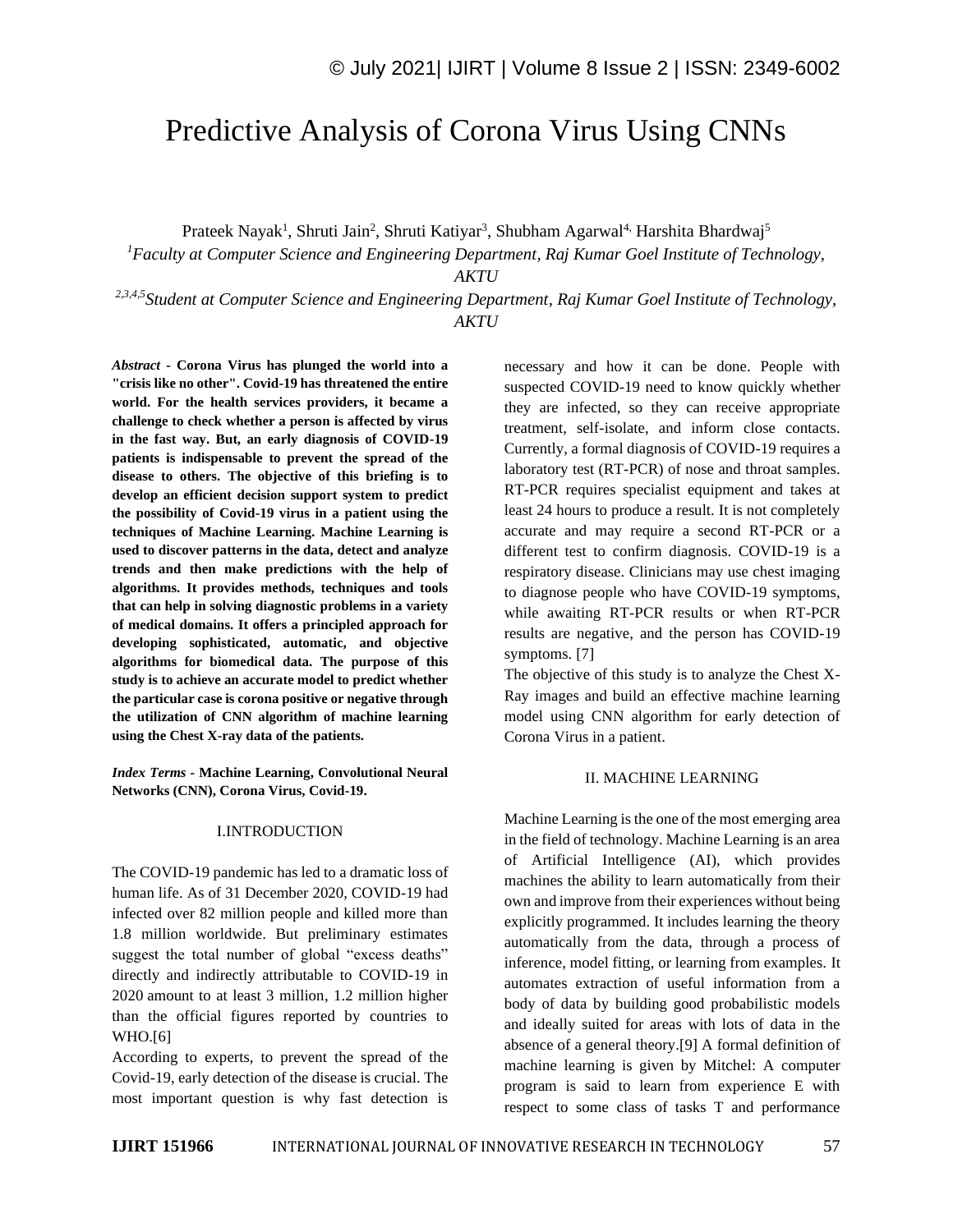measure P, if its performance at tasks in T, as measured by P, improves with experience E. [8] There are three types of Machine Learning Algorithms: Supervised, Unsupervised and Reinforcement. [9]

# III. ALGORITHM USED – CNN

A convolutional neural network (CNN) is a specific type of artificial neural network that uses perceptrons, a machine learning unit algorithm, for supervised learning, to analyze data. CNNs apply to image processing, natural language processing and other kinds of cognitive tasks. A convolutional neural network is also known as a ConvNet. Using this technique, a (CNN) architecture is created and trained to process the chest X-ray image of the patient to test whether a person is covid positive or not.[12]



# Different Layers in the structure of CNN are:

# *A. Input Layer*

The input layer is responsible for holding the raw input of the image with width 200, height 200 according to our dataset. [2]

# *B. Convolutional Layer*

This layer calculates the output volume by calculating the dot product between all the filters and image patch. It is the layer consists of weights which are needed to be trained. [2]

### *C. Activation Function Layer*

This layer applies the element wise activation function to the result of convolution layer. It is the function which decides whether to fire a neuron or not. Some examples of activation functions include:

- RELU: max  $(0, x)$  and leaky RELU.
- Sigmoid: $1/(1+e^{\lambda}-x)$
- Tanh:  $(1-e^{\lambda} 2x)/(1+e^{\lambda} 2x)$  [2]

# *D. Pool Layer*

The main function of Pool Layer is to reduce the size of volume which makes calculations fast and reducing the memory and also prevents from over fitting. It is used to reduce the number of parameters. This layer is periodically inserted in the convolution layer. Two common types of pooling layers are max pooling and average pooling. [2]

# *E. Fully Connected Layer*

Fully Connected Layer: This layer is regular neural network layer which takes input from the preceding layer and calculates the class scores and gives the 1-D array of size equal to the number of classes as output. [2]

### IV. METHODOLOGY USED

In this project, Convolutional neural network (CNNs) has been used to classify the Covid-19 positive and negative cases using X-Ray Chest dataset. The input image size is 200\*200\*1 in gray scale.

First layer has 256 filters, so the kernel size=  $(3,3,256)$ . Then, Max pooling has been applied with stride=2 to reduce the size of the layer, thus making the output layer of 100\*100\*256 with the "relu" activation function.

Second layer has 64 filters, so the kernel size= (3,3,64). Then, Max pooling has been applied with stride=2 to reduce the size of the layer, thus making the output layer of 50\*50\*64, with the "relu" activation function.

Our third layer has 16 filters, so the kernel size= (3,3,16). Then, Max pooling has been applied with stride=2 to reduce the size of the layer, thus making the output layer of 25\*25\*16 with the "relu" activation function.

After feature engineering has been done, the next step includes flattening of the output layer and forming the column vector 7 to make the first dense layer(D1) having input size of 10000 and output size of 64. The second dense layer(D2) will take the output generated by D1 as input and form the output layer with 2 neurons associated with sigmoid activation function.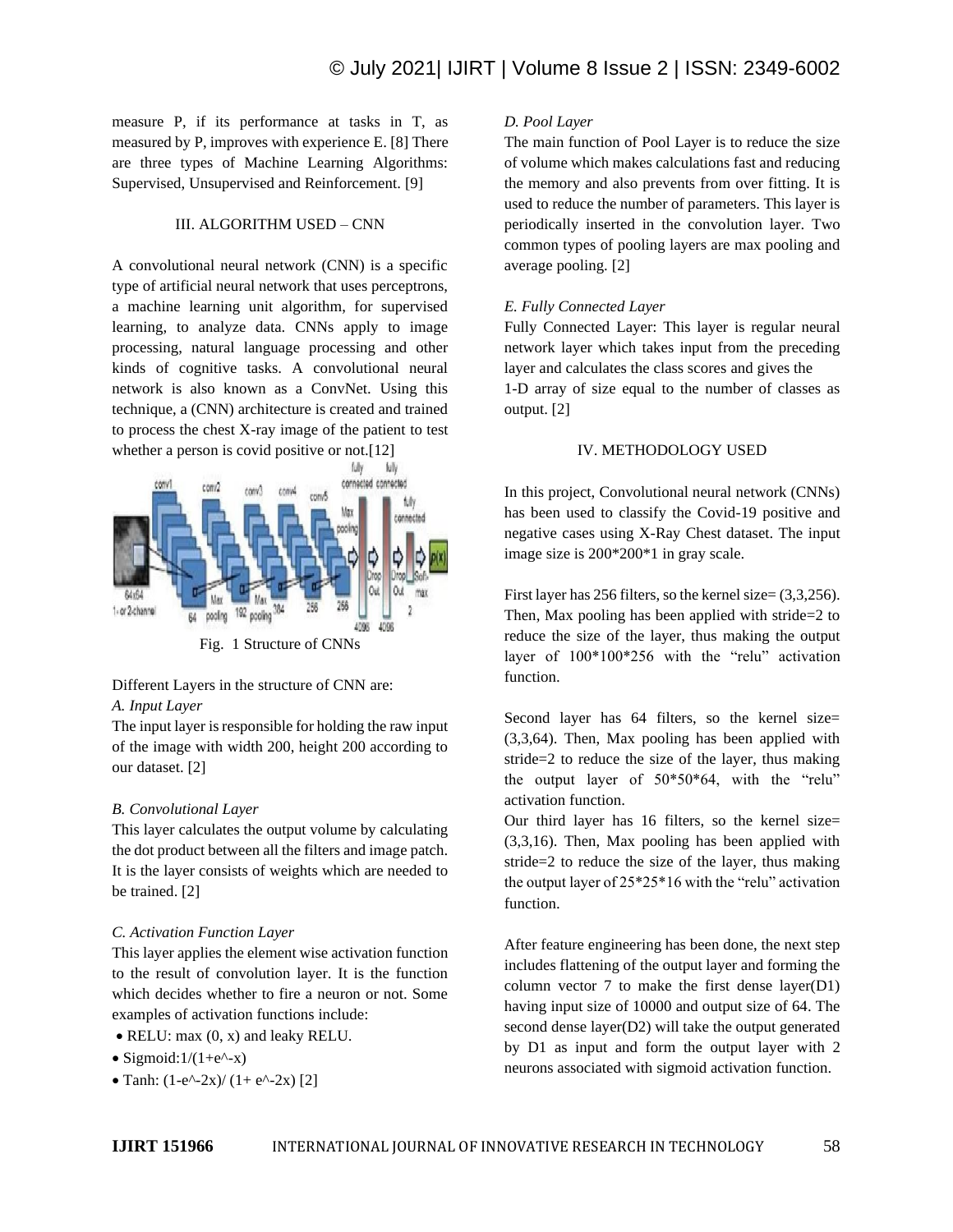# © July 2021| IJIRT | Volume 8 Issue 2 | ISSN: 2349-6002



Fig. 2 Flowchart of the Model

## V. IMPLEMENTATION

The implementation phase has various steps of machine learning and the flow of implementation is shown in following figure.



Fig. 3 Phases of Implementaion

Data Collection is the first and most crucial step in the implementation of machine learning project. Better the dataset, better the results. The dataset used in this project has been taken from the Kaggle Community.



(c) NORMAL (d) NORMAL Fig. 4 Snapshot of the Dataset

### *B. Data Preparation*

Data preparation refers to cleaning the data and adding appropriate missing data. This step is also called Data Pre- processing [2]. Data preparation is the process of readying data for the training, testing, and implementation of an algorithms [11]. As this paper deals with medical data, much changes have not been made in order to preserve the patient's data.

As the dataset contain the images having different height and width, so we resize the dimensions of all the images to 200\*200\*3, to fit the images in our model having 200\*200 neurons as input layer

### *C. Training Model*

Training is basically the process of giving the machine capability to make further predictions after learning from the training dataset [2]. The datasets are trained using Convolutional neural network with input layer of shape (200,200,3), three Conv layers, three pool layers having the 'relu' activation function on both the pool layer and the output layer having with the softmax function.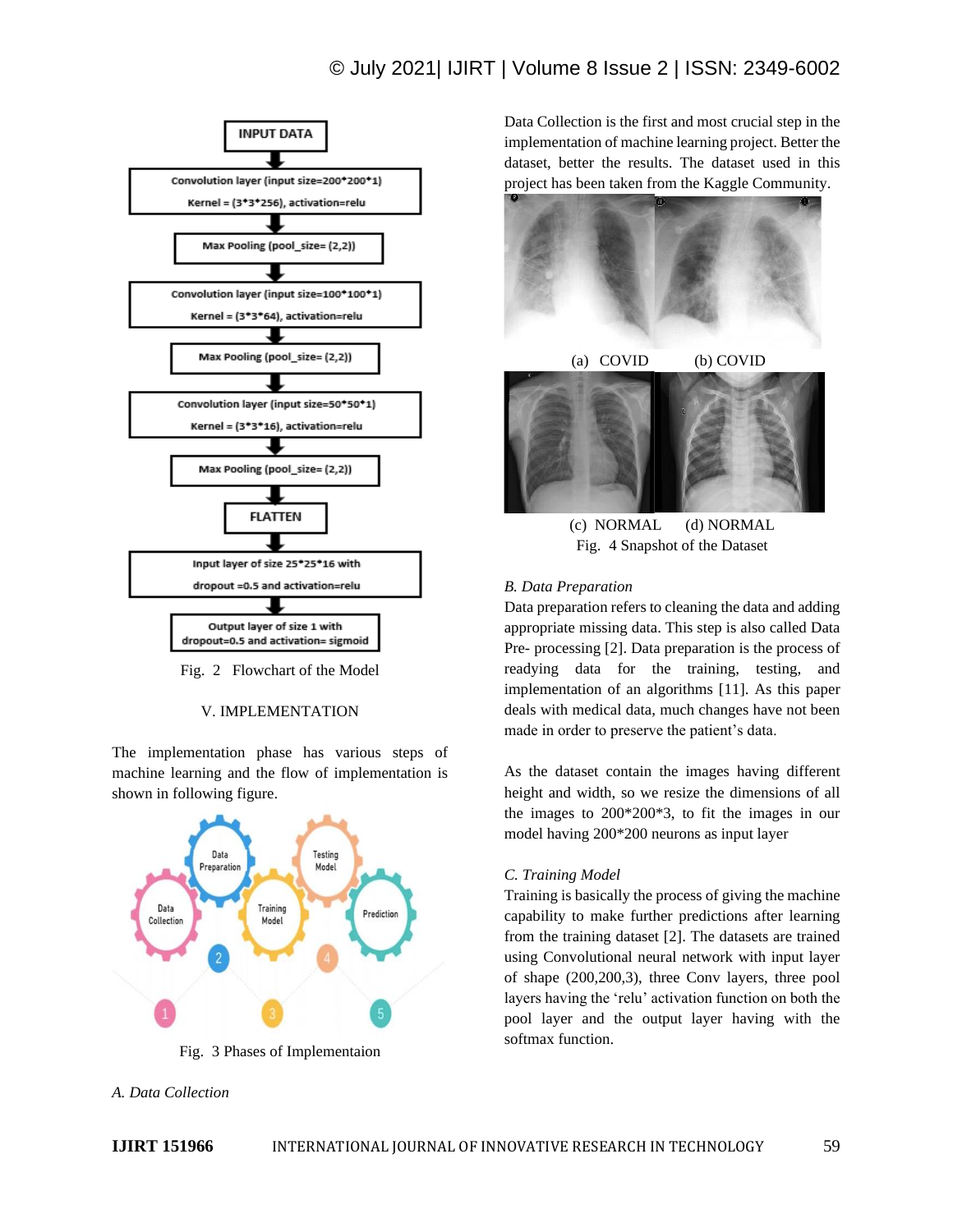# © July 2021| IJIRT | Volume 8 Issue 2 | ISSN: 2349-6002

| Model: "sequential"                                                             |              |                       |             |
|---------------------------------------------------------------------------------|--------------|-----------------------|-------------|
| Laver (type)                                                                    | Output Shape |                       | Param #     |
| conv2d (Conv2D)                                                                 |              | (None, 200, 200, 256) | 2560        |
| activation (Activation) (None, 200, 200, 256)                                   |              |                       | a           |
| max pooling2d (MaxPooling2D) (None, 100, 100, 256)                              |              |                       | ø           |
| batch normalization (BatchNo (None, 100, 100, 256)                              |              |                       | 488         |
| conv2d 1 (Conv2D)                                                               |              | (None, 100, 100, 64)  | 147520      |
| activation 1 (Activation) (None, 100, 100, 64)                                  |              |                       | ø           |
| max_pooling2d_1 (MaxPooling2 (None, 50, 50, 64)                                 |              |                       | G           |
| batch_normalization_1 (Batch (None, 50, 50, 64)                                 |              |                       | 280         |
| conv2d 2 (Conv2D)                                                               |              | (None, 50, 50, 16)    | 9232        |
| activation 2 (Activation) (None, 50, 50, 16)                                    |              |                       | e.          |
| max pooling2d 2 (MaxPooling2 (None, 25, 25, 16)                                 |              |                       | ø           |
| batch normalization 2 (Batch (None, 25, 25, 16)                                 |              |                       | 100         |
| flatten (Flatten)                                                               |              | (None, 10000)         | ø           |
| dropout (Dropout)                                                               |              | (None, 10000)         | G           |
| dense (Dense)                                                                   | (None, 64)   |                       | 640064      |
| activation_3 (Activation)                                                       | (None, 64)   |                       | G           |
| dropout 1 (Dropout)                                                             | (None, 64)   |                       | e           |
| dense 1 (Dense)                                                                 | (None, 1)    |                       | 65          |
| activation 4 (Activation)<br>-------------------------------                    | (None, 1)    |                       | $\varphi_1$ |
| Total params: 800,141<br>Trainable params: 799,791<br>Non-trainable params: 350 |              |                       |             |

Fig 5. CNN Model



### *D. Testing Model*

Testing of a model is done to check the performance of the algorithms in term of accuracy, precision etc. In testing whether the prediction is correct or not is checked using already predefined dataset. We tested the dataset on the validation dataset our original dataset.[2]



Fig. 8 Model Validation Accuracy Graph



Fig. 9 Model Validation Loss Graph

### *E. Prediction*

Prediction refers to the output of a model after it has been trained on a predefined dataset and applied to new data when forecasting the likelihood of an outcome. The model will generate values for an unknown variable for each record in the new data, allowing the model to identify what that value will most likely be [2]. Our model has the accuracy of 96.24%.



#### Fig. 10 Predicted Results

37/37 [==============================] - 1s 38ms/step - loss: 0.1032 - acc: 0.9625  $[0.10320743173360825, 0.9624573588371277]$ 

Fig. 11 Model Accuracy

### VI. CONCLUSION

Machine learning has emerged as a field critical for providing tools and methodologies for analyzing the data generated by the biomedical sciences. This review is an extensive analysis that shows that the proposed model can classify the chest CT images as covid-positive or negative at a good accuracy rate. Fusion of disparate multimodal and multi-scale biomedical data continues to be a challenge. Further improvements in data can be made like having more features and least null values.

All the ideas are just the beginning, the applications of machine learning are beyond the boundaries of imagination, which are practically limitless. A potential future development of the presented work is